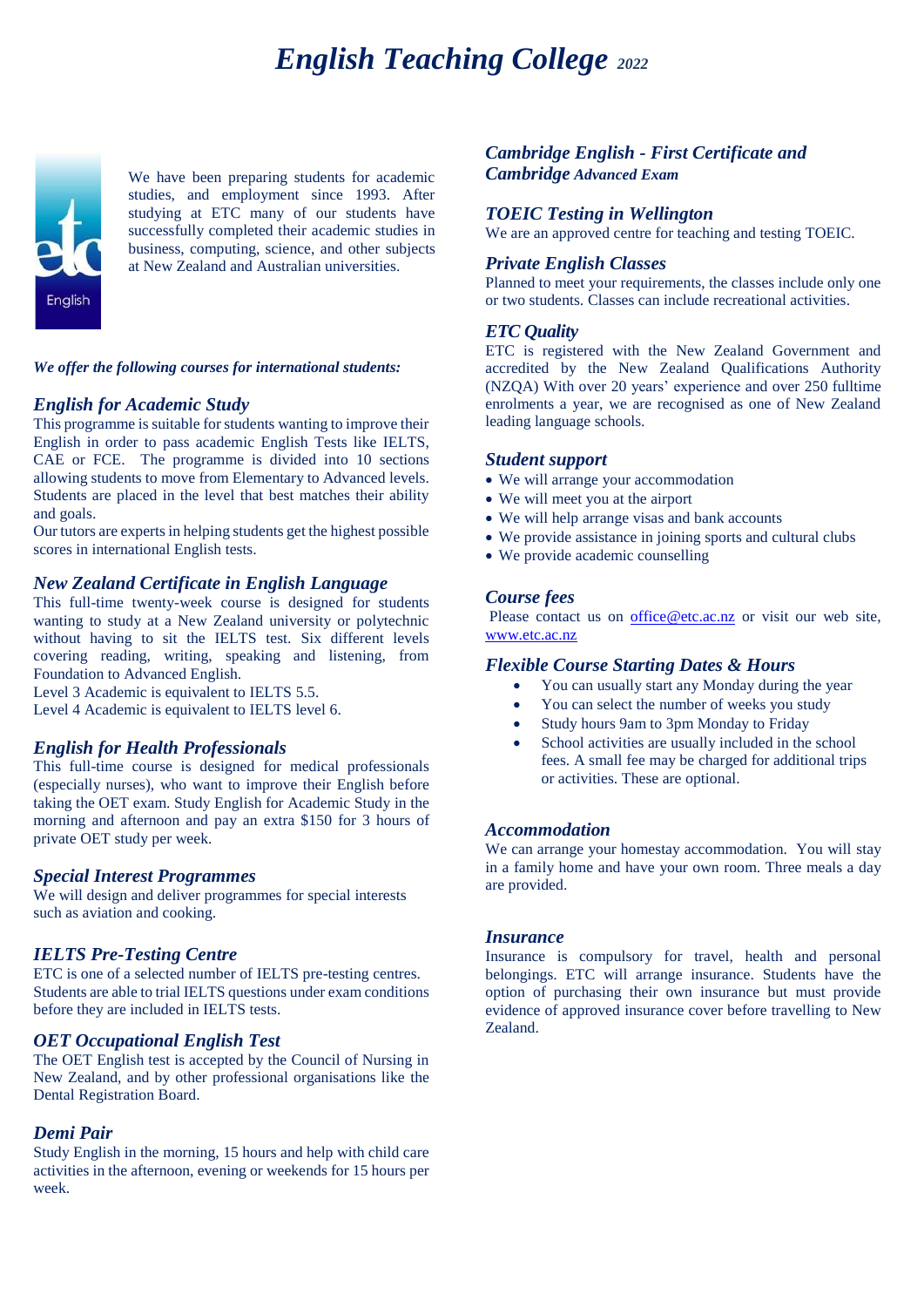*Palmerston North Campus*

140 The Square, PO Box 995 Palmerston North New Zealand



E-mail: [office@etc.ac.nz](mailto:office@etc.ac.nz) [www.etc.ac.nz](http://www.etc.ac.nz/) Phone: +64 6 357 7107

Beginners to advanced levels Academic/IELTS study Farmstay

### *Palmerston North Campus*

The ETC campus is in the centre of the city, overlooking a city park, very near the Public Library. Shops, cafes and restaurants from different cultures, as well as the world's popular fast food outlets, are within the city centre. UCOL is close by and Massey University is 5 km away.

The campus is in a spacious building catering for 150 students in 14 fully equipped classrooms. The large student lounge has kitchen facilities so students can make hot drinks and prepare meals. Drinks such as tea and coffee are free. Students have free access to the Internet, self-study computers, the campus library and a pool table.

The airport is 6km from the school.

Local buses are free for international students.



#### *Palmerston North City*

Palmerston North, with a population of 80,000, is called New Zealand's "Student City" because it has many educational facilities, including UCOL and Massey University. The town is home to 11,000 students from around New Zealand and all over the world. Excellent accommodation is available for international students. Early on Saturday mornings you can visit fresh fruit and vegetable markets. There are beaches on the coast a half-hour's drive from Palmerston North. Adventure trips within a three hours' drive can take you to ski fields and active volcanic parklands with geysers, boiling mud pools, and hot springs for spa treatments. There is also white water rafting, trout fishing, swimming and bungee jumping. Within three hours' drive you can also sample New Zealand's award winning wines on tours of local vineyards.



*Wellington Campus* 204 Willis Street, Te Aro, PO Box 9787 Wellington New Zealand



E-mail: [office@etc.ac.nz](mailto:office@etc.ac.nz) [www.etc.ac.nz](http://www.etc.ac.nz/) Phone: +64 4 385 0066

Beginners to advanced levels TOEIC/Cambridge preparation Activities

## *Wellington Campus*

The ETC campus is in a modern building catering for 100 students in 8 fully equipped classrooms. Students have free access to the Internet, self-study computers and a pool table. There is a student kitchen, where students can prepare hot meals. Drinks such as tea and coffee are free.

The Wellington Campus is in the central business district of Wellington, 1km from Massey University's Wellington campus and Victoria University. Wellington International Airport is 10 km away.



## *Wellington City*

The capital of New Zealand, Wellington is a mix of traditional and modern styles. It is very fashionable. Victoria and Massey Universities are in Wellington.

From the hills of Wellington, you can see beautiful sunset views over the sea. You can go with friends to many coastal beaches, including one that has a seal colony. There are many activities such as snorkel and scuba diving, motor boating and sailing to be involved in. You can go rock climbing, or visit the National Museum of New Zealand, Te Papa. World famous WETA Workshop is also found here.

Boat cruises and other tours give you the opportunity to visit many parts of Wellington. From Wellington you can travel by boat to the South Island to see beautiful mountains, lakes and sub-tropical native forests. A four hours' drive will take you to ski fields, trout fishing and volcanic areas.



*Lower Hutt Campus* Level 3, 92 Queens Drive Lower Hutt New Zealand

Opened in 2015 Beginners to intermediate levels  $\checkmark$